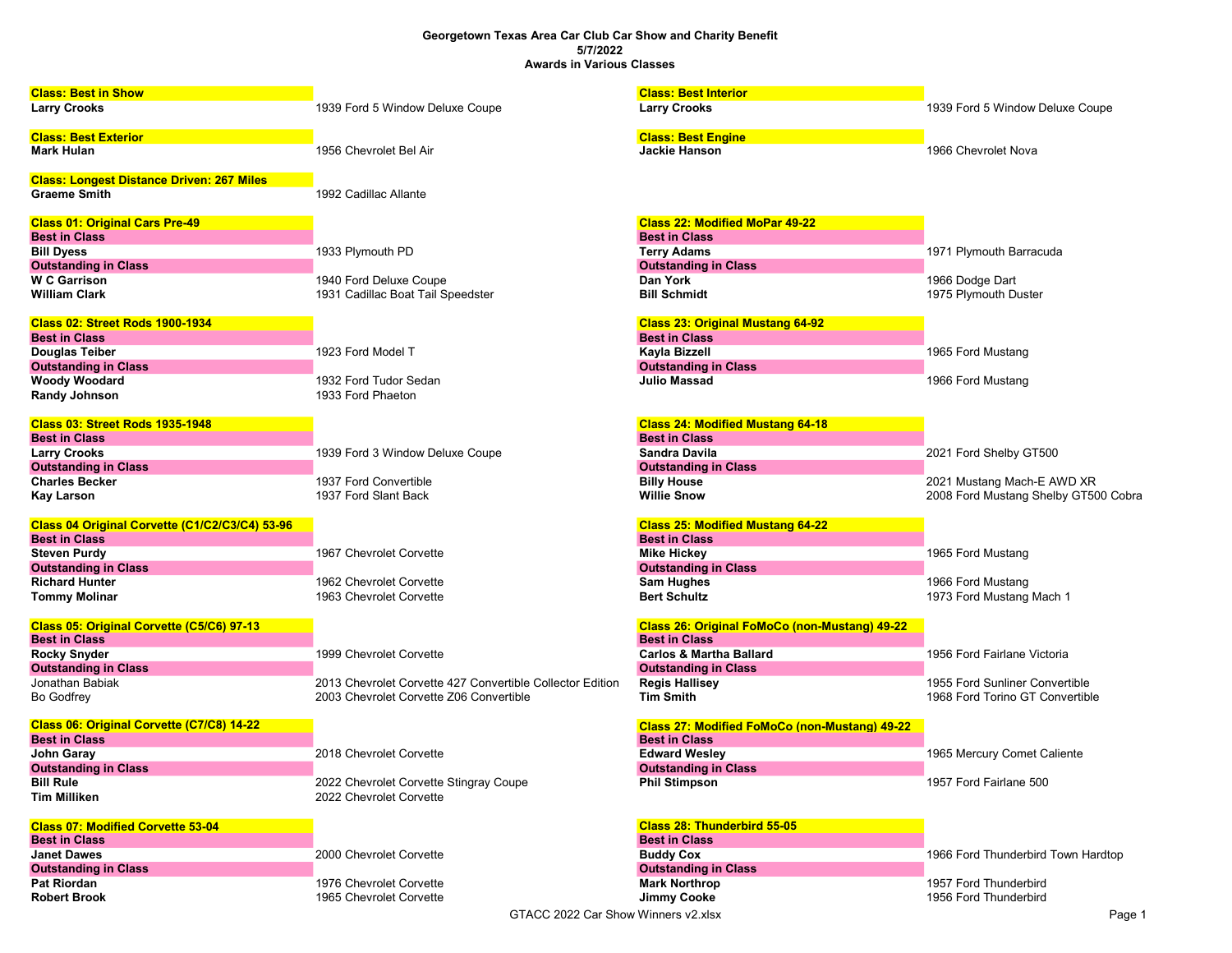## Georgetown Texas Area Car Club Car Show and Charity Benefit 5/7/2022 Awards in Various Classes

| <b>Class 08: Modified Corvette 05-22</b>      |                                                                    | <b>Class 29: Original Trucks, Vans, SUVs Pre-1970</b>  |                                 |
|-----------------------------------------------|--------------------------------------------------------------------|--------------------------------------------------------|---------------------------------|
| <b>Best in Class</b>                          |                                                                    | <b>Best in Class</b>                                   |                                 |
| <b>Kathy Winter</b>                           | 2016 Chevrolet Corvette Convertible                                | <b>David Lambert</b>                                   | 1958 GMC Pickup 100             |
| <b>Outstanding in Class</b>                   |                                                                    | <b>Outstanding in Class</b>                            |                                 |
|                                               |                                                                    | <b>James Monroe</b>                                    | 1953 Chevrolet 3100 Truck       |
|                                               |                                                                    | Jim Esch                                               | 1929 Ford Model AA Farm Truck   |
| <b>Class 09: Original Chevy 55-57</b>         |                                                                    | <b>Class 30: Modified Trucks, Vans, SUVs Pre-1970</b>  |                                 |
| <b>Best in Class</b>                          |                                                                    | <b>Best in Class</b>                                   |                                 |
| Stephen Kalla                                 | 1957 Chevrolet Bel Air                                             | <b>Ernie Pauley</b>                                    | 1979 Dodge Little Red Express   |
| <b>Outstanding in Class</b>                   |                                                                    | <b>Outstanding in Class</b>                            |                                 |
| <b>Lucky Copeland</b>                         | 1956 Chevrolet 210 Sedan 4 Door                                    | <b>Mike Haley</b>                                      | 1992 Chevrolet Silverado        |
| <b>Class 10: Modified Chevy 55-57</b>         |                                                                    | Class 31: Modified Trucks, Vans, SUVs Pre-1970         |                                 |
| <b>Best in Class</b>                          |                                                                    | <b>Best in Class</b>                                   |                                 |
| <b>Mark Hulan</b>                             | 1956 Chevrolet Bel Air                                             | <b>Kevin Willard</b>                                   | 1956 Ford F-100 Dually          |
| <b>Outstanding in Class</b>                   |                                                                    | <b>Outstanding in Class</b>                            |                                 |
| <b>Bill Kirkland</b>                          | 1957 Chevrolet Bel Air                                             | Jay & Lesa Kainu                                       | 1957 Chevrolet Truck 3100       |
| <b>Mike Thompson</b>                          | 1957 Chevrolet Bel Air 2-Door Hardtop                              | <b>Luis Hernandez</b>                                  | 1958 Chevrolet Apache Truck     |
|                                               |                                                                    | <b>Class 32: Modified Trucks, Vans, SUVs Post-1969</b> |                                 |
| Class 11: Original Chevy (non 55-57) 49-22    |                                                                    |                                                        |                                 |
| <b>Best in Class</b>                          |                                                                    | <b>Best in Class</b>                                   |                                 |
| Donnie Smith                                  | 1995 Chevrolet Impala SS                                           | J. Michael Wood                                        | 1970 Chevrolet C10 Pickup       |
| <b>Outstanding in Class</b>                   |                                                                    | <b>Outstanding in Class</b>                            |                                 |
| <b>Ronald Campbell</b>                        | 1959 Chevrolet Bel Air                                             | Joe Wilson                                             | 1971 Chevrolet C10 Pickup       |
| <b>Karl Spenser</b>                           | 1972 Chevrolet Monte Carlo                                         | <b>Eddie Norton</b>                                    | 2017 RAM 1500                   |
| Class 12: Modified Chevy (non 55-57) 49-22    |                                                                    | Class 33: Jeep, Off Road, 4x4                          |                                 |
| <b>Best in Class</b>                          |                                                                    | <b>Best in Class</b>                                   |                                 |
| <b>David Fisher</b>                           | 1985 Chevrolet Monte Carlo                                         | <b>Michael Frazee</b>                                  | 1993 Suzuki Samurai             |
| <b>Outstanding in Class</b>                   |                                                                    | <b>Outstanding in Class</b>                            |                                 |
| <b>Greg Caswell</b><br><b>Wayne Heugatter</b> | 1951 Chevrolet Deluxe Bel Air<br>1962 Chevrolet Impala Sport Coupe | <b>Andrew Hammar</b>                                   | 2011 Jeep Wrangler              |
| <b>Class 13: Original GM-Other 49-22</b>      |                                                                    | <b>Class 34: Asian Imports ALL</b>                     |                                 |
| <b>Best in Class</b>                          |                                                                    | <b>Best in Class</b>                                   |                                 |
| <b>Waland Weedon</b>                          | 2007 Cadillac XLR                                                  | <b>Ken Frazier</b>                                     | 1972 Datsun 240Z                |
| <b>Outstanding in Class</b>                   |                                                                    | <b>Outstanding in Class</b>                            |                                 |
| <b>Patrice Baker</b>                          | 2009 Pontiac G8 GT                                                 | John Holloway                                          | 2005 Honda Element              |
| <b>Graeme Smith</b>                           | 1992 Cadillac Allante                                              | <b>Randolph Supnet</b>                                 | 1976 Datsun/Nissan 280Z         |
| <b>Class 14: Modified GM-Other 49-22</b>      |                                                                    | <b>Class 35: UK/Europe Imports Pre-1981</b>            |                                 |
| <b>Best in Class</b>                          |                                                                    | <b>Best in Class</b>                                   |                                 |
| <b>Mark Breyman</b>                           | 1955 Buick Special                                                 | <b>Faye Freeman</b>                                    | 1957 Volkswagen Oval Window Bug |
| <b>Outstanding in Class</b>                   |                                                                    | <b>Outstanding in Class</b>                            |                                 |
|                                               |                                                                    | <b>Bob Freeman</b>                                     | 1951 Volkswagen Beetle          |
|                                               |                                                                    | John Hughling                                          | 1974 Volkswagen Karmann Ghia    |